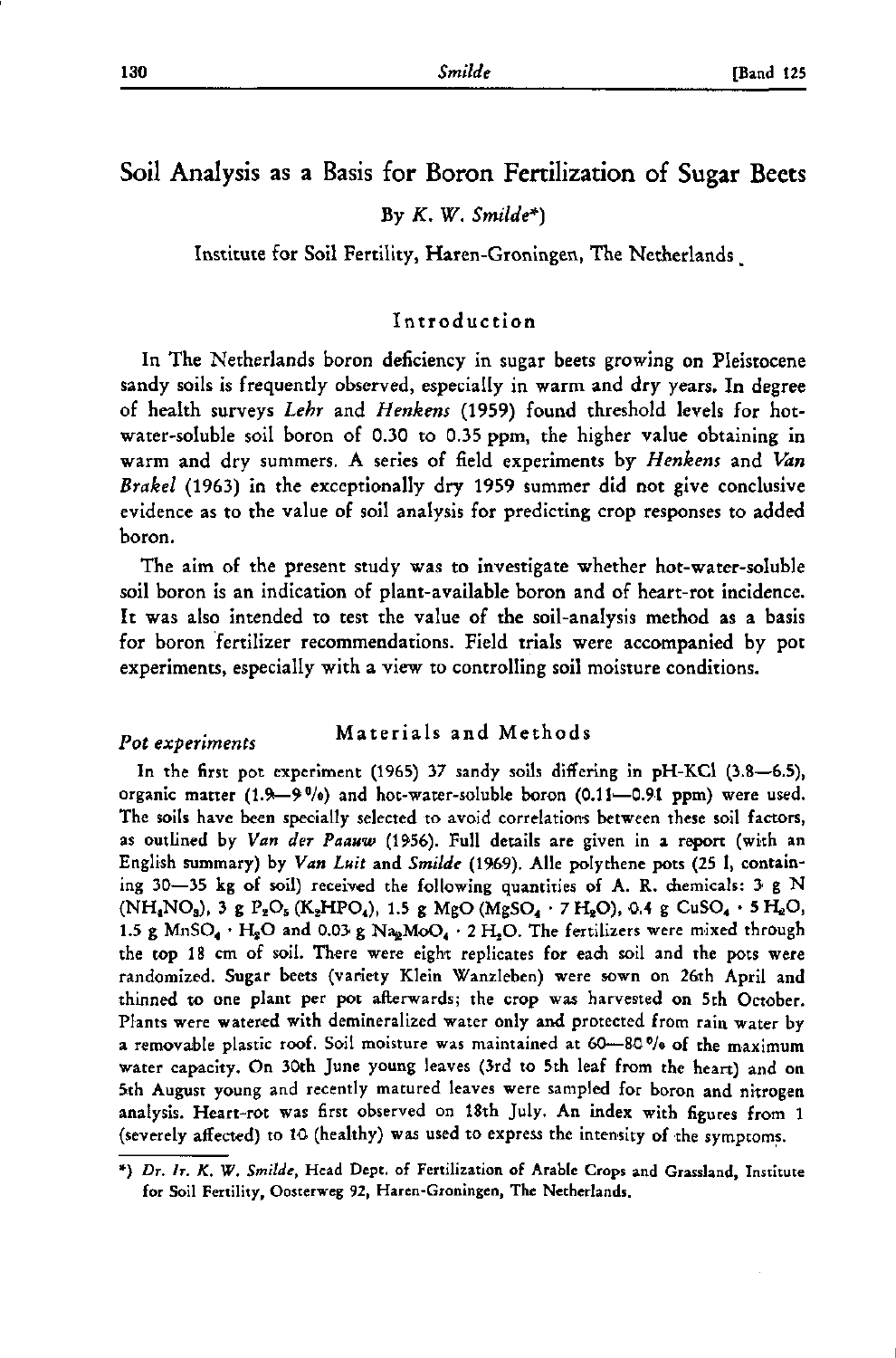In a second pot experiment (1967) with 15 soils of similar origin as those used before and similarly selected, different amounts of borax (11 *Vo* B) were applied, viz. 0, 50, 100 and 250 mg per pot. These amounts, applied in five replicates, are roughly equivalent to 0, 7.5, 15 and 37.5 kg of borax/ha. All other conditions were similar to those of the first experiment. Sugar beets were sown on 11th May and harvested on 16th October. Recently matured leaves were sampled on 2nd August for boron and nitrogen analysis. At this time the first symptoms of heart-(or vein-)rot appeared. After harvesting the crop fresh weights and dry-matter contants of beets and leaves, and sugar contents (beets) were determined, and the intensity of heart-rot symptoms was assessed.

#### *Field experiments*

A series of 19 field experiments, 14 of which on soils that were also used in the 2nd pot experiment, was conducted in 1967. Each trial consisted of 20 10  $\times$  5 m<sup>2</sup> piots with the following treatments in four replicates (lattice square): 0, 4, 8, 16 and 32 kg borax  $(11<sup>9</sup>/0 B)$  per ha. The basic treatment (in kg/ha) was: 140 N (ammonium nitrate limestone), 120  $P_2O_6$  (double super phosphate), 240 K<sub>2</sub>O (muriate of potash 60<sup> $\theta/\theta$ </sup>), 100 MgO (kieserite). Sugar beets (varieties Polykuhn or Klein Wanzleben) were sown in the first half of April and harvested by the end of October or the beginning of November. Recently matured leaves were sampled on 4th July and 7th August for boron and nitrogen analysis. At the latter date heart-rot was observed in several experiments. Betöre harvesting the crop the number ot heart-rot plants was counted in each plot. Then tresh weights and dry matter contents ot beets and leaves, and sugar contents (beets) were determined.

## *Analytical and statistical methods*

Leaf nitrogen was determined according to the Kjeldahl-Lauro method, and leaf boron according to *Hatcher* and *Wilcox* (1960). The concentrations are expressed on dry matter.

Soil boron was determined according to *Berger* and *Truog* (1939), as modified by *Najiel* (1939). The procedure *(J. T. L. B. Rameau,* Lab. for Soil and Crop Analysis, *Oosterbeek,* pers. comm. 1969) was as follows: a 5:50 w/v soil-water suspension is boiled for 10 minutes in a reflux condenser. After cooling and filtration 10 ml of the filtrate to which 5 ml of  $Ca(OH)_2$  is added, is evaporated to dryness. The residue is dissolved in 2.5 ml of a mixture consisting of 32 g of oxalic acid and 163.5 g of trichloro acetic acid, dissolved in distilled water and made up to 1 litre. After addition of 1 ml of curcumine solution the fluid is evaporated to dryness. After cooling, the residue is dissolved in 10 ml of trichloro acetic acid/ethyl alcohol (1 litre of ethyl alcohol  $+$  1 g of trichloro acetic acid). After 10 minutes' centrifugation the transmittance is read at 550 nm in a Beckman-spectrophotometer with trichloro acetic acid/ ethyl alcohol as a blank.

The results used for testing the method of soil analysis against leaf boron, heart-rot index, crop yields and sugar contents, were analysed according to a numeric graphical method *(Ezekiel* 1950; *Ferrari* and *Sluijsmans* 1955). Yields were expressed as a percentage of the maximum yield obtained by boron application. Each graphical relationship was assessed at the mean level of the independent variable factors (soil pH and organic matter). Interactions between the dependent and independent variable factors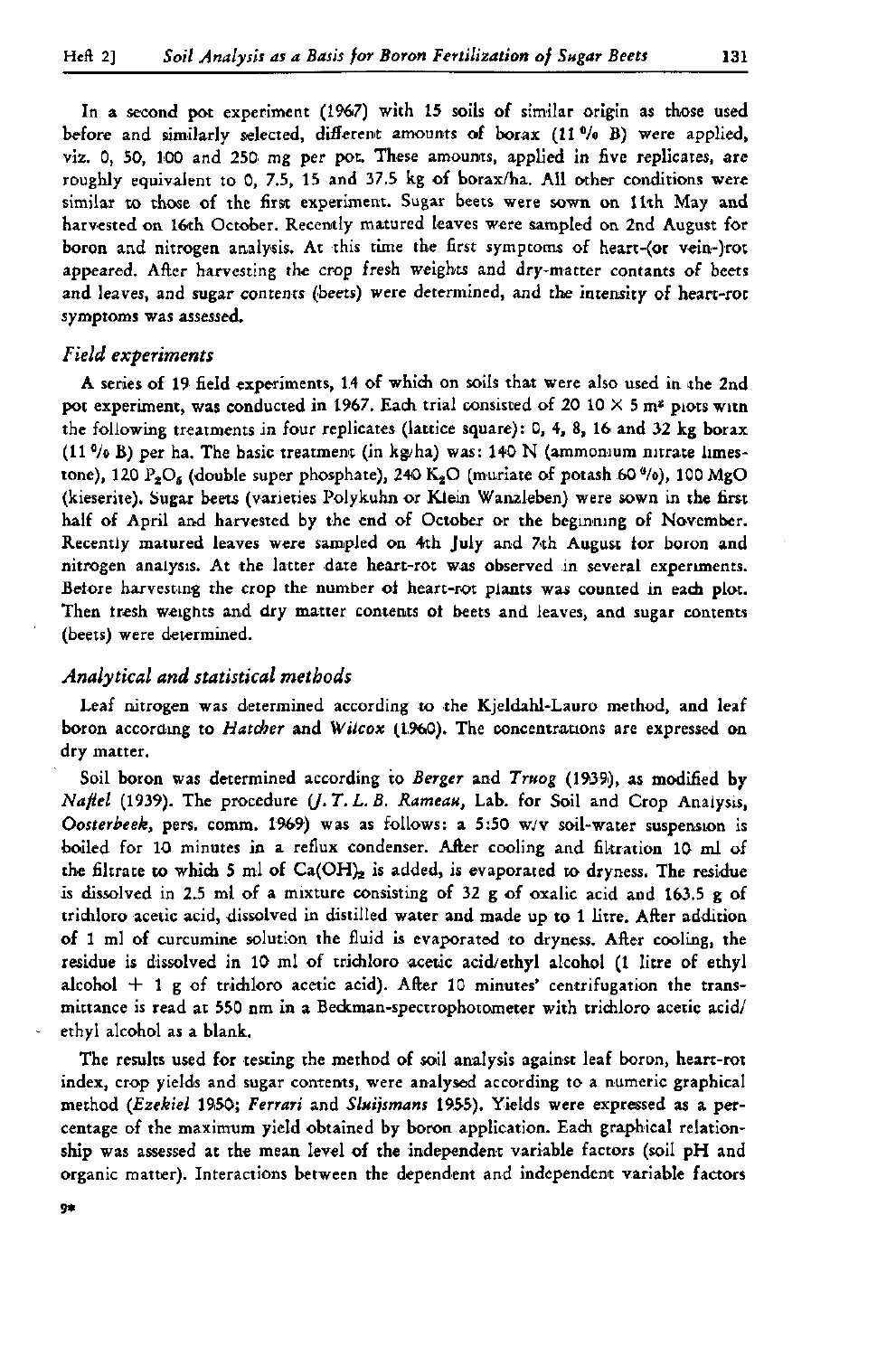may be studied. However, because of the relatively small number of soils in the 1967 experiments it was not considered permissible to divide the soil data into high and low values for pH and organic matter. Within the scope of this article it is only possible to present a limited number of graphs selected from the report by *Van Luit*  and *Smilde* (1%9).

# *Pot experiments* Results

In the first experiment a close relationship between hot-water-soluble soil boron and leaf boron was found. This was true for both young and recently matured leaves, sampled before and after heart-rot symptoms first appeared (see p. 1). An illustration for mature leaves, sampled on 5th August, is shown in figure 1. The scattering of the points around the curves could be explained to some extent by variations in soil pH and organic matter, lower leaf boron concentrations being associated with higher values for these soil factors.

Figure 2 shows the relationship between water-soluble soil boron and heartrot index for the leaves. If soil boron is plotted against heart-rot index for the beets an almost identical curve is obtained (not presented here). According



Relationship between soil and leaf boron (mature leaves, sampled on 5th August), 1965 pot experiment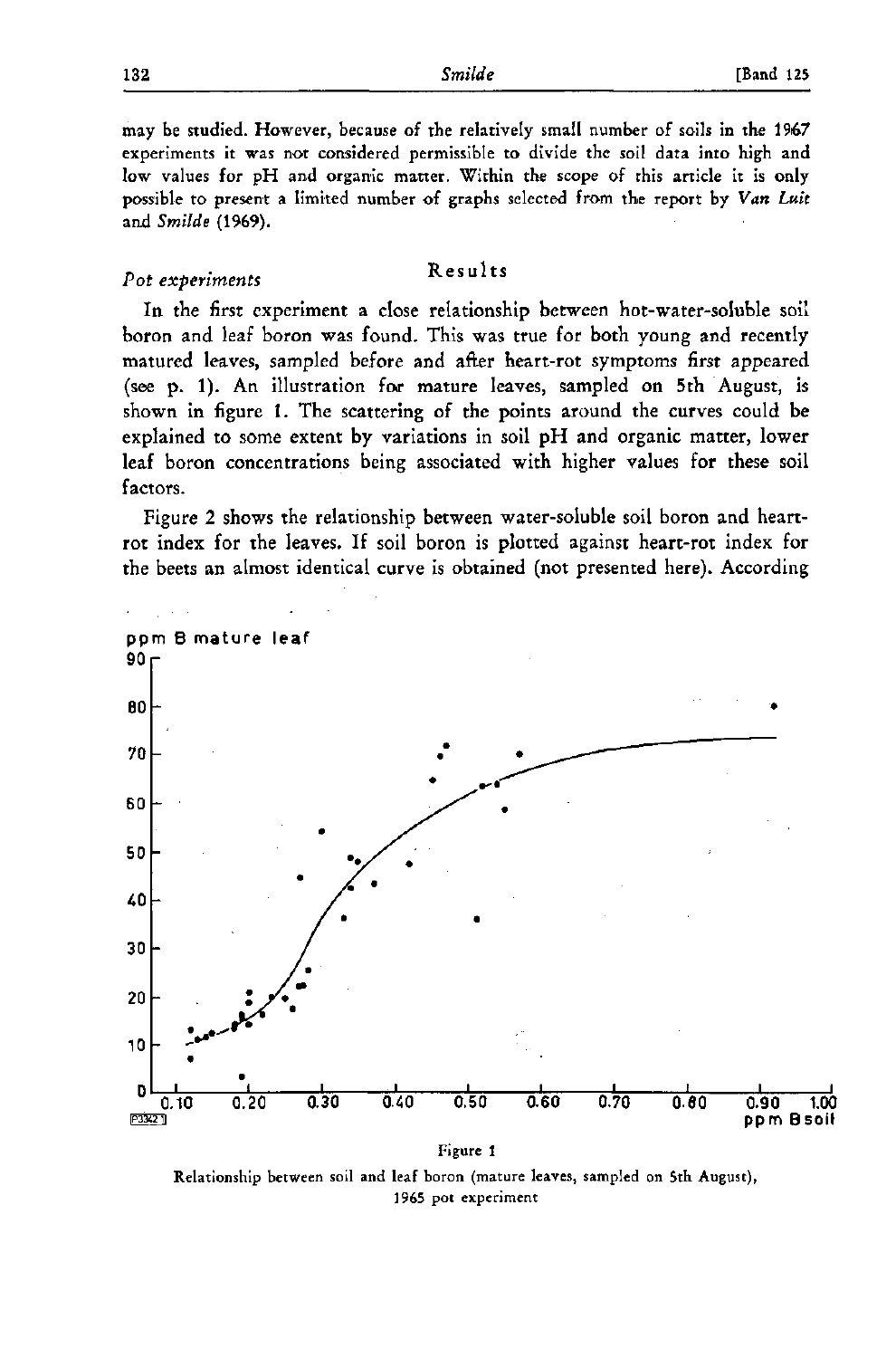

Relationship between soil boron and heart-rot intensity in leaves (observation on 5th October), 1965 pot experiment

to these curves boron deficiency incidence can be accurately predicted by analysing the soil for water-soluble boron, the concentration required for a healthy crop being 0.35 ppm B or more. The intensity of the disorder increased somewhat with higher values for soil pH and organic matter.

When considering the above data a close relationship between leaf boron and heart-rot index could be expected. This can be seen in figure 3 for mature leaves sampled on 5th August. Boron deficiency was found to be associated with leaf boron concentrations lower than 40 ppm. It is noteworthy that the boron concentration of (young) leaves sampled in June is also indicative of the intensity of boron deficiency symptoms appearing later. A "critical" value of 35 ppm B could be read from the graph (not presented here).

In the second experiment application of boron fertilizer increased leaf boron (mature leaves, sampled 2nd August) considerably. When plotting hot-waterextractable soil boron against leaf boron for the different amounts of borax a series of parallel curves is obtained (not presented here). Their shape shows a great resemblance to that in figure 1 (first experiment). A marked effect of soil pH and organic matter on leaf boron was only demonstrated in the control treatment (no borax).

The relationship between water-soluble soil boron and heart-rot index (leaves) at different amounts of added boron is presented in figure 4. Boron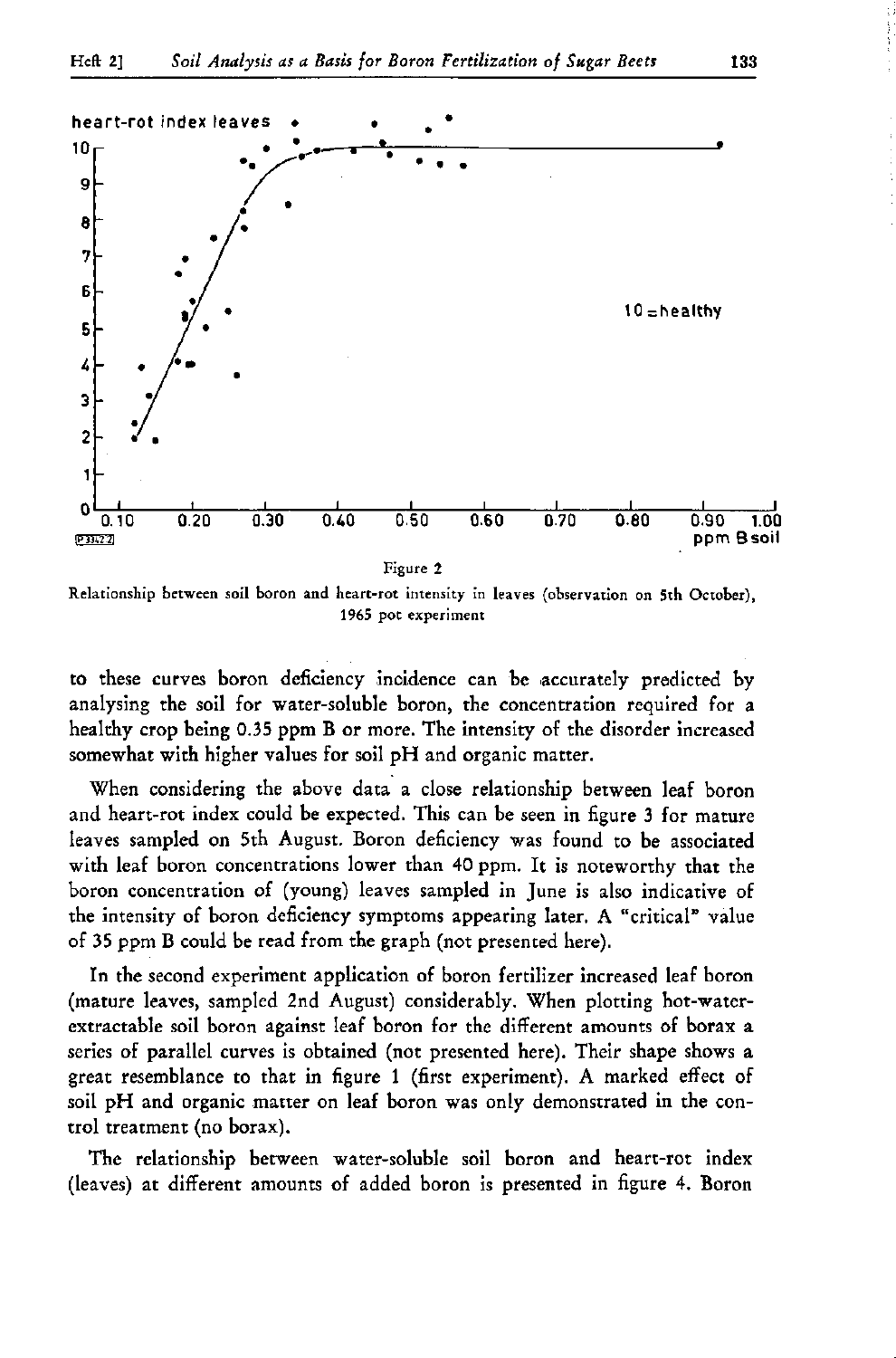



deficiency occurred on soils with less than 0.35 ppm water-soluble boron if no borax was applied (cf. fig. 2; first experiment). To prevent the disorder, 50 mg of borax per pot (roughly equivalent to 7.5 kg/ha) was needed in soils with 0.25 to 0.35 ppm water-extractable boron, and 100 mg at lower boron levels. Heart-rot intensity tended to increase with an increase in soil pH and organic matter.

Leaf boron and heart-rot index also proved to be closely related, the disorder occurring at concentrations lower than 40 ppm B (cf. fig. 3 ; first experiment).

Application of only 50 mg of borax per pot already raised leaf boron (sampling date 2nd August) to 40 ppm or more. However, on soils with a very low boron status this quantity of fertilizer was not quite sufficient to prevent slight boron-deficiency symptoms from appearing late in the season.

For each soil yield curves were drawn by plotting leaf and net beet yields against the amounts of boron fertilizer applied. From the adjusted curves relative yields were calculated for each borax application as pointed out on p. 2. The scattering of the points around the curves was rather large because of the small number of plants per replicate (5). Mean fresh leaf and net beet yields were 594 and 843 g per pot, respectively, the coefficients of variability of the replicates being 16.3 and 16.8 °/o.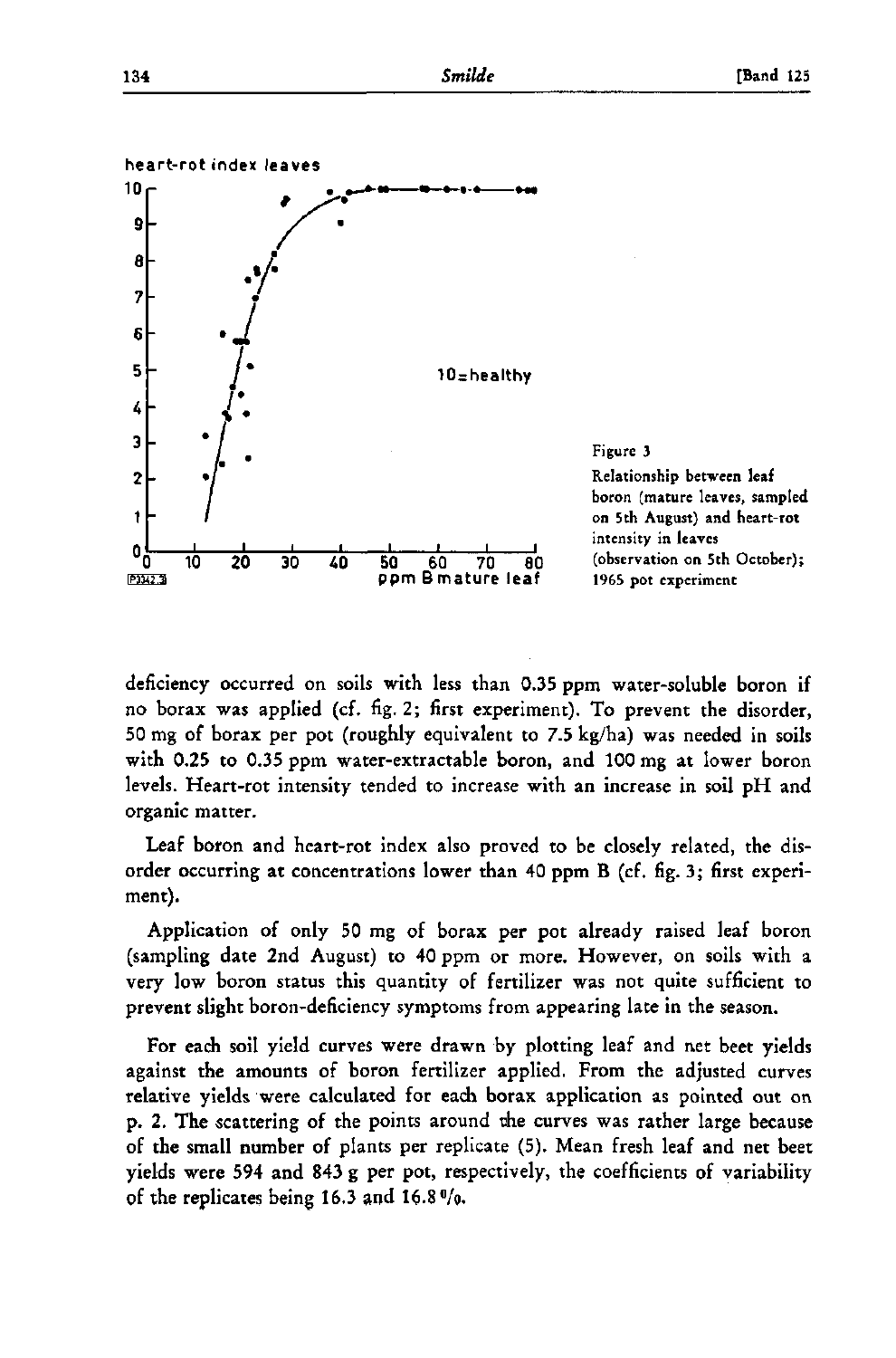

Relationship between soil boron and heart-rot intensity in leaves (observation on 13th October), 1967 pot experiment



Relationship between soil boron and relative dry matter yield of leaves (yield with 250 mg borax/pot =  $100$  %), 1967 pot experiment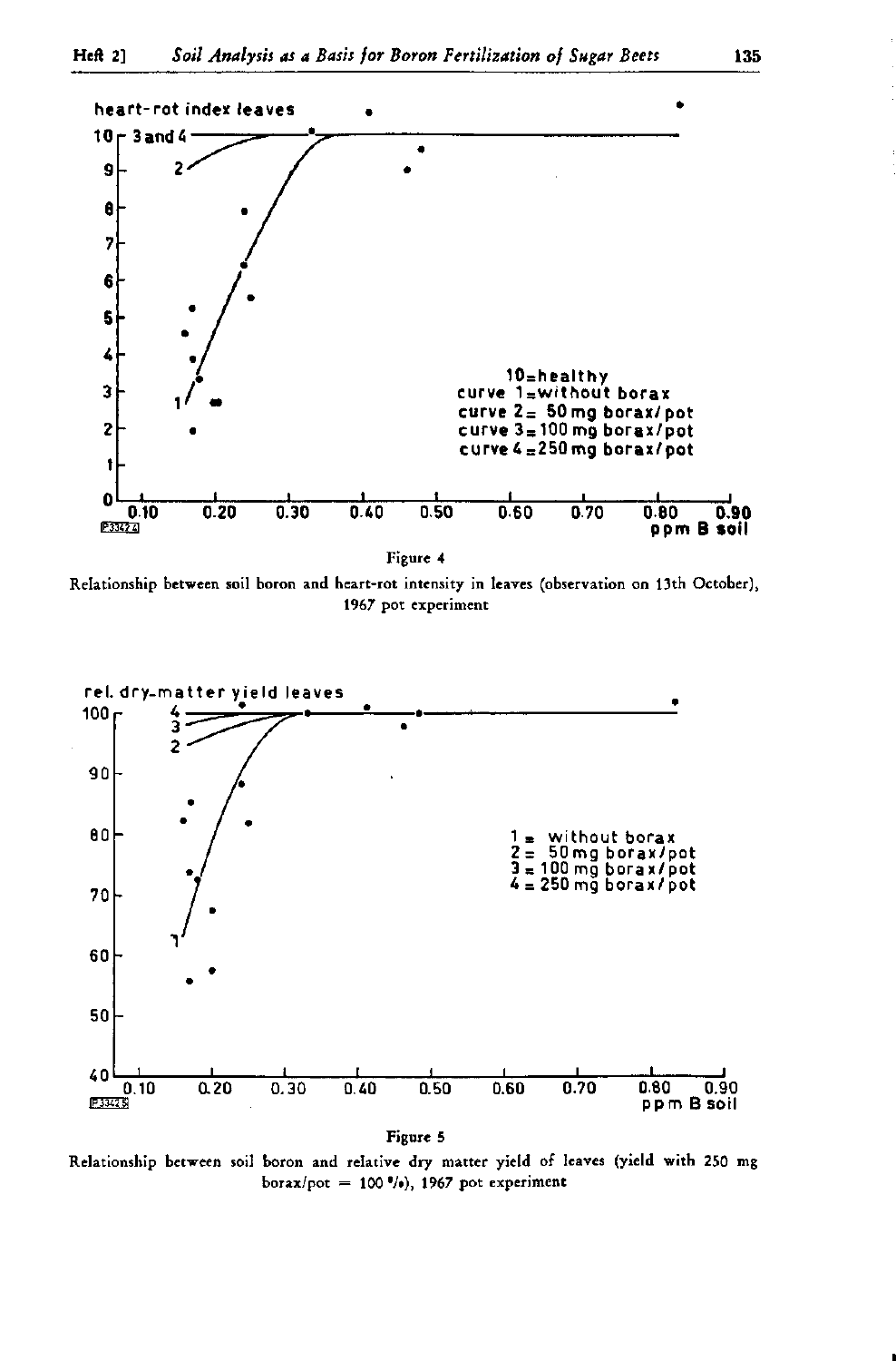Figure 5 shows the relationship between water-extractable soil boron and relative dry-matter yield of foliage for different borax applications. For the sake of clearness in this figure the separate data are only presented for the control treatment (no borax). In soils with less than 0.30 ppm water-soluble boron yield reductions up to 40 °/o occurred if no boron fertilizer was added. To prevent losses, 50 mg of borax per pot was required on soils with 0.25 to 0.30 ppm water-soluble boron and 100 mg at lower boron levels. Similar quantities of boron fertilizer were needed to obtain optimum net beet yields on the various soils (graphs are not presented here). Without added borax losses up to 25 °/o were found on soils containing less than 0.30 ppm water-extractable boron. An effect of soil pH and organic matter on relative foliage and net beet yields could not be demonstrated.

Added borax positively influenced sugar content of the beet on soils with less than 0.30 ppm water-soluble boron, but not on soils with higher boron concentrations. At the lowest soil boron levels sugar content was raised from about 14 to 16.5 °/o. Increases in sugar content were already obtained by application of 50 mg of borax per pot, larger quantities having no additional effect. Relative sugar yields were calculated for each borax application and plotted against water-soluble soil boron. The curves proved to be rather similar to those in figure 5 and, therefore, are not presented here. On soils with less



Relationship between soil and leaf boron (mature leaves, sampled on 7th August), without application of borax, 1967 field experiments (19)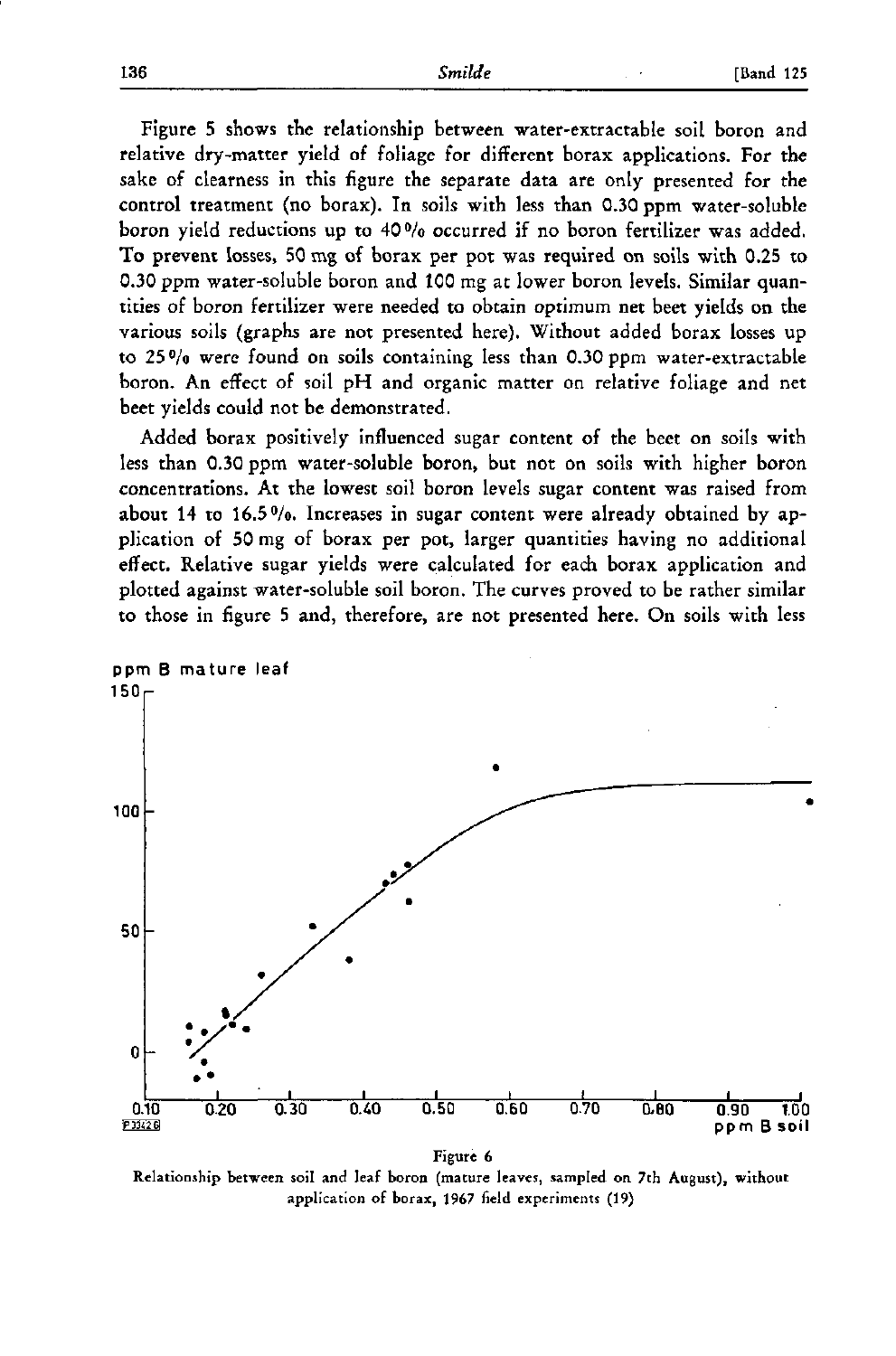than 0.30 ppm water-soluble boron reductions in sugar yield up to  $35\%$  were found if no borax was applied. The losses in sugar production are caused by a decrease both in net beet yield and in sugar content. No effect of soil pH and organic matter on sugar yield was found.

## *Field experiments*

The second pot experiment and the series of 19 field trials were conducted simultaneously and had most soils in common. The field experiments were meant specially to assess the boron fertilizer requirements of sugar beets at different soil boron levels.

Analysis of mature leaves on the control plots (sampling dates 4th July and 7th August) revealed that leaf boron and hot-water-soluble soil boron were closely related, which confirms the results of the pot experiments (fig. 1). An illustration for the second sampling date is given in figure 6. The scattering of the points around the curves was partly caused by soil pH and organic matter.

It was found impracticable to express heart-rot intensity in the plots of the various field experiments in one single scale, as close comparison between the trials was impossible. Therefore, the percentage of plants affected was used as an indication of heart-rot intensity. In figure 7 these percentages have been



Relationship between soil boron and percentage of plants affected by heart-rot, 1967 field experiments (19)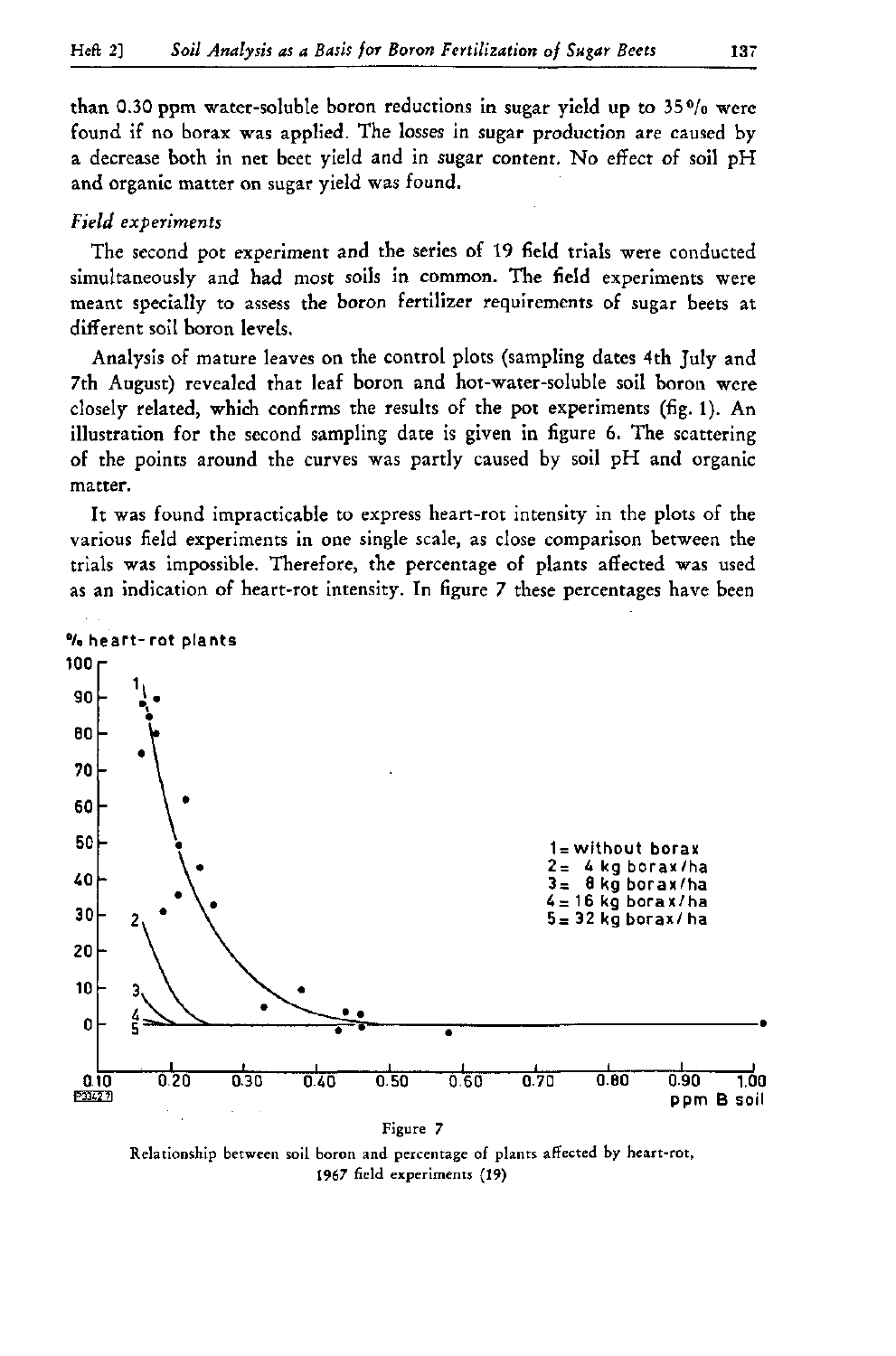plotted against water-extractable soil boron (the separate data are only shown for the control treatment). Boron deficiency was observed on soils containing less than 0.40 ppm water-extractable boron if no boron fertilizer was applied. Up to 90°/o of the plants may be affected. For control, quantities of 4, 8 and 16 kg of borax per ha were required on soils with 0.25—0.40, 0.20—0.25, and less than 0.20 ppm water-extractable boron, respectively. No effects of soil pH and organic matter on heart-rot incidence could be demonstrated.

There was also found to be a close relationship between leaf boron, at both sampling dates, and percentage of affected plants. This is illustrated in figure 8 for plants in the control plots, sampled on 7th August. A steep rise in heart-rot incidence occurred at leaf boron concentrations lower than 35 ppm. For the July sampling, i. e. before heart-rot was observed, a critical level of 40 ppm B was obtained.

In the trials the mean net beet yields were 43 ton/ha on soils with pH-KCl lower than 5, and 55 ton/ha at higher pH values. For each experiment leaf and net beet yields were plotted graphically against the different borax applications.

The graphs showing the relationship between water-extractable soil boron on the one hand, and relative yields of foliage dry matter or net beets on the other, are very similar. This is presented in figure 9 for the foliage; **the separate**  points are only given for the control treatment. Yield depressions up to 25% for both foliage and beets were found on soils with less than 0.35 ppm water-



Relationship between leaf boron (mature leaves, sampled on 7th August) and percentage of plants affected by heart-rot (without borax application), 1967 field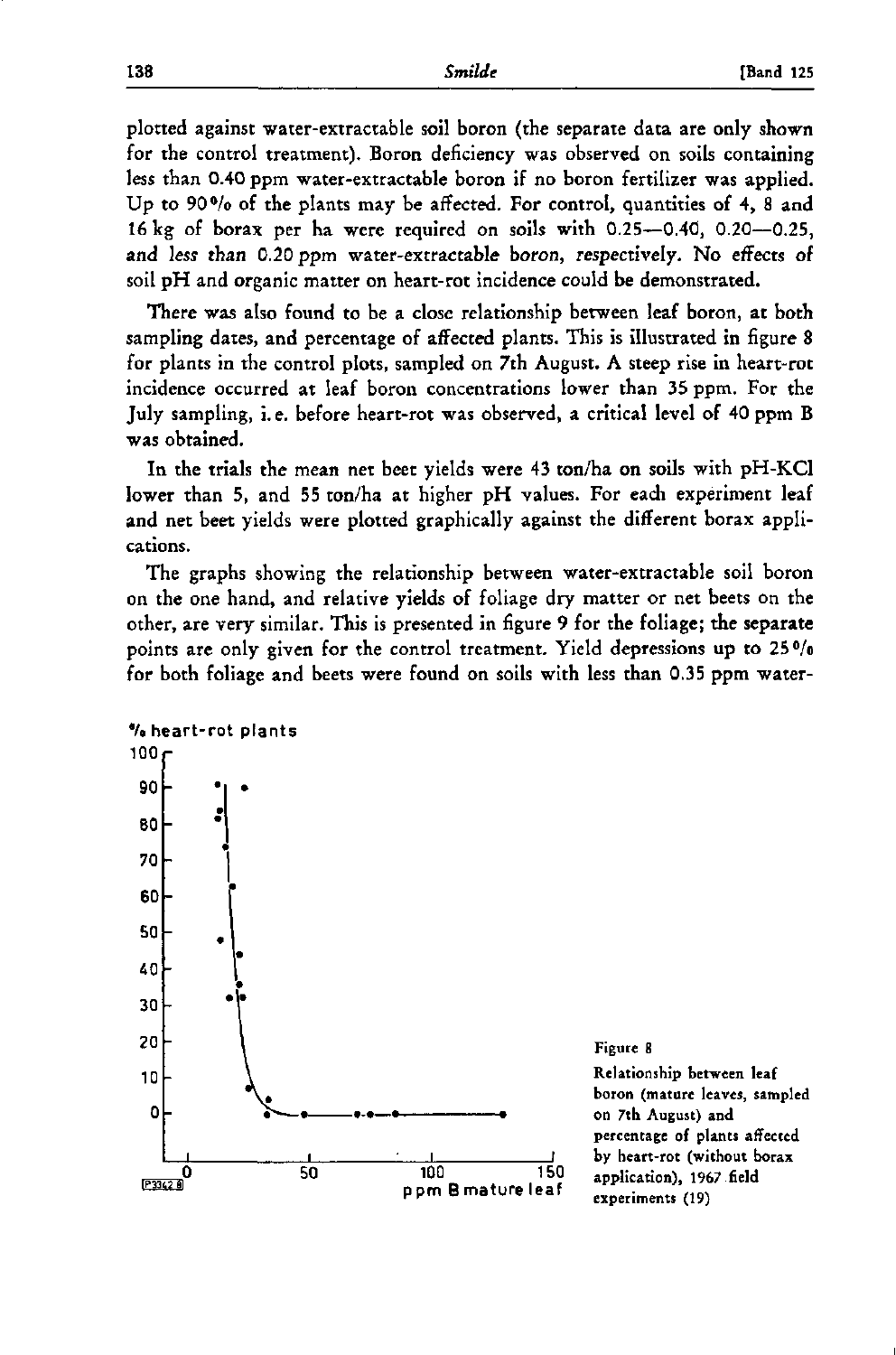

32 kg borax/ha = 100 %), 1967 field experiments (19)

extractable boron if no borax was supplied. To avoid such losses, quantities of 4, 8 to 16 and 16 kg of borax per ha were needed on soils containing 0.30—0.35, 0.20—0.30, and less than 0.20 ppm water-soluble boron, respectively. Relative yields were not influenced by soil pH and organic matter.

As shown above, the critical soil boron level for heart-rot incidence (0.40 ppm) was slightly higher than that for yield depressions resulting from this disorder (0.35 ppm). Therefore, it can be concluded that yield losses are not to be expected in crops remaining fully free from boron deficiency symptoms until harvesting.

Only in two cases sugar content of the beet was increased considerably, i. e. from 16.5 to 18.1% and from 14.8 to 17.2%, respectively. In other experiments, also on soils low in boron, the increases were less than 0.5%. Therefore, relative sugar yields were not calculated and analysed separately.

After harvesting the crop, soil samples in the 20 cm top layer were taken from each plot in all field experiments and analysed for hot-water-soluble boron. The results are shown in table 1, together with the soil boron concentrations before fertilizer application. Theoretical concentrations calculated for a 20 cm arable layer of soil following application of borax  $(11\frac{9}{6}B)$ , are also included. The calculations are based on a ha weight of 2.5 x 10<sup>6</sup> no allowance is made for boron absorption by the crop, leaching of boron to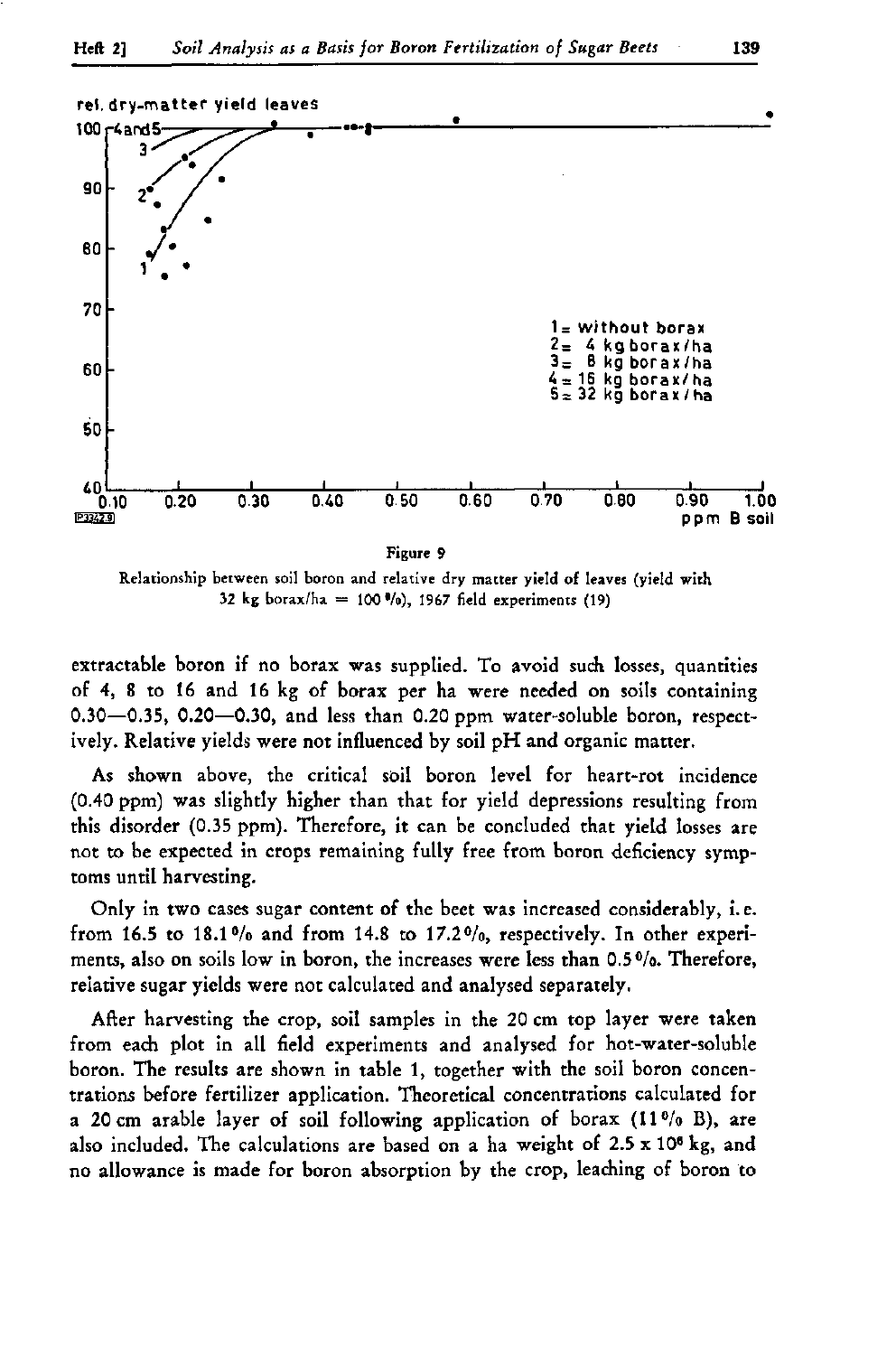### Table 1

|                | Before fertilization | At harvesting | Theoretical Value |
|----------------|----------------------|---------------|-------------------|
| 0 kg borax/ha  | 0.31                 | 0.27          | 0.31              |
| 4 kg borax/ha  | 0.31                 | 0.32          | 0.49              |
| 8 kg borax/ha  | 0.32                 | 0.40          | 0.67              |
| 16 kg borax/ha | 0.33                 | 0.54          | 1.03              |
| 32 kg borax/ha | 0.32                 | 0.78          | 1.75              |

Soil boron concentrations (in ppm) before application of borax (11 *"la* B), after harvesting the crop (sugar beets), and concentrations to be expected theoretically (means of 19 fertilizer experiments with 4 replicates for each treatment)

deeper soil layers and fixation. An estimation of crop absorption can be made by using leaf boron concentrations of the 7th August samples, and assuming 13 ppm to be an average boron concentration of the beet (unpublished results). Values of 350 and 740 g of boron per ha were found, respectively, for the control plots and the plots supplied with 32 kg of borax per ha, whilst crop absorption at smaller quantities of added borax lay between these extremes. This would result in a decrease in soil boron of 0.14 to 0.30 ppm, on the assumption that all boron is taken up from the top 20 cm of soil. However, this relatively small crop absorption by no means explains the discrepancy between the soil-boron concentrations actually found at harvesting and the values to be expected theoretically. As will be pointed out in the discussion, movement of boron to deeper soil layers probably is the main factor involved.

## Discussion

The close correlation between hot-water-extractable soil boron and leaf boron agrees with the results reported by *Schultze-Grobleben* (1954), *Buchet*  (1957) and *Lehr* and *Henkens* (1959), but not with those by *Hamence* and *Oram* (1964). In other crops (lucerne, clover, sunflower) hot-water-extractable soil boron also proved to be a good indication of plant-available boron *(Stinson* 1953; *Quellette* and *Lachance* 1954; *Bucher* 1957; *Riehm* 1957; *Bishop*  and *Cook* 1958; *Wear* and *Patterson* 1962; *Maurice* and *Trocmê* 1965; *Miljkovic* et al. 1966; *Baker* and *Mortensen* 1966).

The "critical" soil boron levels, viz. 0.35—0.40 ppm for heart-rot incidence and 0.30—0.35 for yield depressions resulting from boron deficiency, are in line with published data for coarse-textured soils *{Walsh* and *Golden* 1952; *Schultze-Grobleben* 1954; *Bücher* 1957; *Lehr* and *Henkens* 1959). Higher levels may be required on loam soils for sugar beets and other crops *(Ouellette*  and *Lachance* 1954; *Bücher* 1957; *Wear* and *Patterson* 1962; *Miljkovic* et al. 1966). This cannot be confirmed by the present data as only sandy soils (less than 10% particles  $\leq 16 \mu$  were used.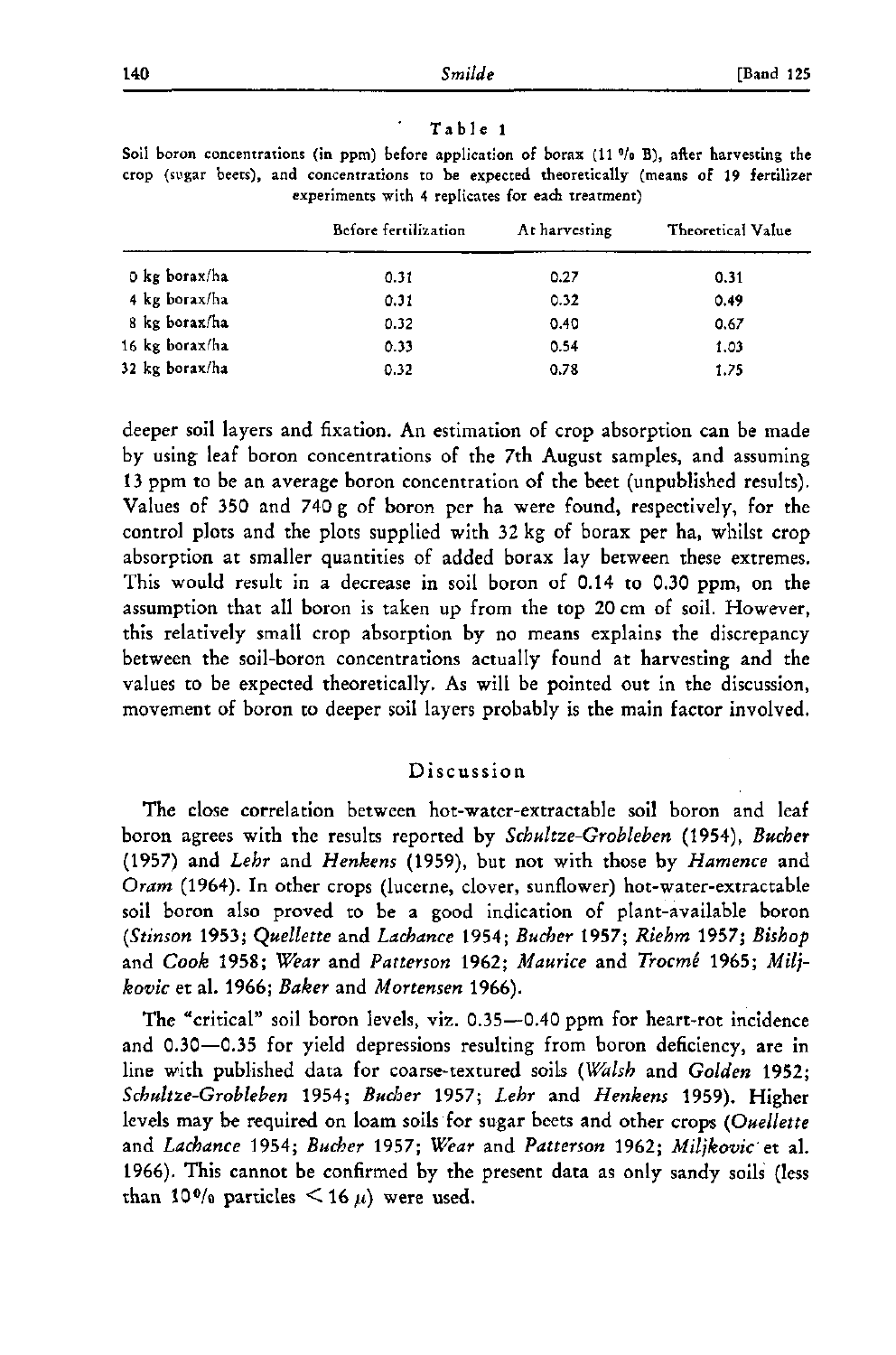There was a tendency for leaf boron to decrease and for heart-rot intensity to increase with an increase in soil pH and organic matter. However, no effect of these soil factors on relative yields of foliage, beet and sugar could be demonstrated. It should be pointed out that, because of the limited number of soils in the 1967 experiments (19), interactions could not be reliably estimated (cf. p. 2). *Lehr* and *Henkens* (1959) found no effect of soil pH on either leaf or water-soluble soil boron, but in later work *(Henkens* and *Van Brakel*  1963) a negative influence on leaf boron was reported. According to *Wear*  and *Patterson* (1962) lucerne absorbed less boron per unit of water-soluble soil boron as pH increased. *Walsh* and *Golden* (1952) and *Maurice* and *Trocmé* (1965) state threshold soil-boron levels to increase with increasing alkalinity. Liming of soils was found to promote boron adsorption (fixation) to hydrated iron and aluminium oxides and silicates *(Parks* and *Shaw* 1941; *Scharrer* et al. 1956; *Biggar* and *Fireman* 1960; *Sims* and *Bingham* 1968). However, findings by *Kubota* et al. (1948), *Bucher* (1957) and *Baker* and *Mortensen* (1966) indicate that liming preserves boron against leaching to the sub-soil, without affecting its availability to crops. This is in accordance with results by the author published elsewhere *(Van Luit* and *Smilde* 1969). In this context it is the author's opinion that the disparity between the soil-boron concentrations following fertilization with borax and the theoretically possible values (table 1), is mainly caused by movement of this nutrient to deeper soil layers. Reference is made to some relevant data by *Kubota* et al. (1948), *Wilson* et al. (1951), *Scharrer* et al. (1954/55), *Bucher* (1957), and *Riehm* (1957). In field experiments on sandy soils similar to those in the present study *Henkens* and *Van Brakel* (1963) found only a small or negligible residual effect of borax (32 kg/ha) on soil boron one year after application of this fertilizer.

It is well known that heart-rot more frequently occurs in dry summers than in wet ones *(Hobbs* and *Bertramson* 1949; *Schultze-Grobleben* 1954; *Lehr*  and *Henkens* 1959; *Hamence* and *Oram* 1964). In the present study severe boron deficiency symptoms were observed in the pot experiments under optimal soil-moisture conditions. Results by the author published elsewhere *(Van Luit* and *Smilde* 1969) and by *Gupta* (1968) make it unlikely that soil moisture has a direct effect on water-extractable boron. The effect of moisture stress may be explained in terms of an inability of the plant roots to absorb enough boron from the dry surface soil. The (more moist) sub-soil layers are generally lower in organic matter and, consequently, hold less boron *(Hobbs*  and *Bertramson* 1949; *Dible* and *Berger* 1952; *Baker* and *Mortensen* 1966).

### Summar y

Field and pot experiments were conducted to asses the boron fertilizer requirements of sugar beet crops on the basis of soil analysis. It was first verified by leaf analysis whether hot-water-soluble soil boron is an indication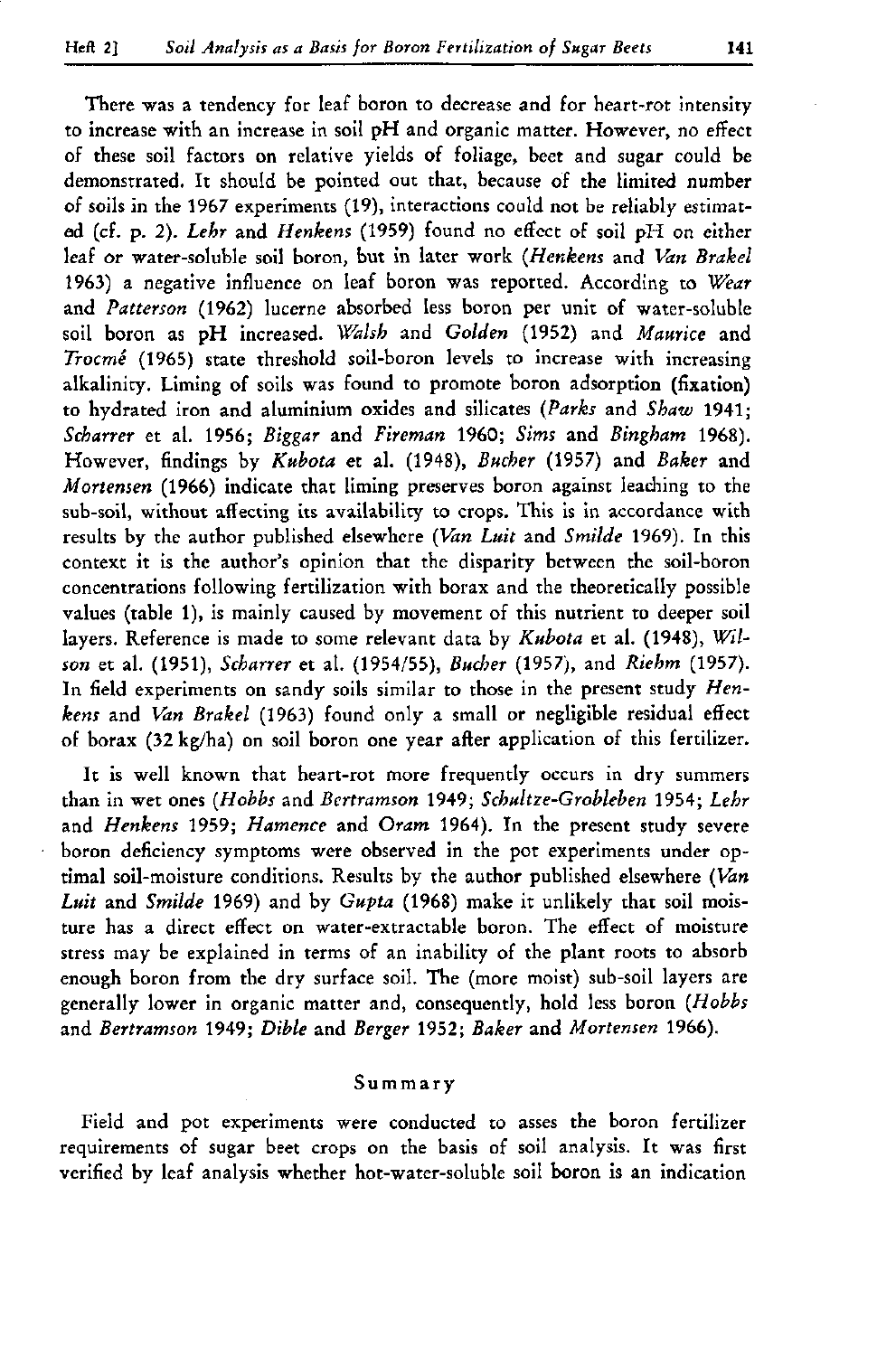of plant-available boron and of boron deficiency (heart-rot) incidence. The rates of fertilizer required on soils with different boron contents were determined in subsequent field experiments, accompanied by a pot experiment with similar soils. The following conclusions can be drawn from the results:

- 1. A close relationship was found between hot-water-soluble soil boron and leaf boron, both in pot and in field experiments with sandy soils, varying widely in pH-KCl  $(3.8-6.5)$  and organic-matter content  $(1.9-9\%)$ .
- 2. Soil and leaf boron also proved to be closely related to heart-rot intensity (pot experiments) or percentage of affected plants (field experiments). No heart-rot occurred at water-soluble soil boron levels higher than 0.35 to 0.40 ppm and leaf boron levels higher than 35—40 ppm.
- 3. There was no reduction in foliage, beet and sugar production, resulting from boron deficiency, if water-soluble soil boron exceeded 0.30—0.35 ppm.
- 4. Leaf boron tended to decrease and heart-rot intensity to increase as soil pH and organic-matter content increased. Significant effects of these soil factors on relative leaf, beet and sugar yields could not be demonstrated.
- 5. From the field experiments the following fertilizer recommendations were derived: 4, 8 to 16 and 16 kg of borax  $(11\frac{0}{0}B)$  per ha on soils with 0.30—0.35, 0.20—0.29, and less than 0.20 ppm water-soluble boron, respectively.
- 6. In pot experiments borax markedly increased sugar content of beets growing on soils low in boron. In field experiments this effect was much less pronounced.
- 7. There are reasons to assume that a considerable portion of the applied borax moves to sub-soil layers within the course of one growing season.

#### Reference s

- *Baker, A. S.* and *Mortensen, W. P.:* Residual effect of single borate applications on Western Washington soils. Soil. Sei. **102,** 173—179 (1966).
- *Berger, K. C.* and *Truog,* £..' Boron determination in soils and plants. Ind. Engng. Chem. (Anal. Ed.) **11,** 540—545 (1939).
- *Biggar, J. W.* and *Fireman, M.:* Boron adsorption and release by soils. Proc. Soil Sei. Soc. Am. 24, 115—120 (1960).
- *Bishop, R. F.* and *Cook, R.* £.: Laboratory and greenhouse studies on effect of lime and other amendments on water-soluble boron in soil. Canad. J. Soil Sei. 38, 27—35 (1958).
- *Bâcher, R.:* Zusammenhänge zwischen Boden-, Dünger- und Pflanzenbor. Landw. Forsch. **10.**  165—176 (1957).
- *Dible, W. T.* and *Berger, K. C:* Boron content of alfalfa as influenced by boron supply. Proc. Soil Sei. Soc. Am. 16, 60—62 (1952).
- *Ezekiel, M.:* Methods of correlation analysis. Wiley, New York (1950).
- *Ferrari, Th. J.* and *Sluijsmans, C. M. ].:* Mottling and magnesium deficiency in oats and their dependence on various factors. PI. Soil 6, 262—299 (1955).
- *Gupta, U. C:* Relationship of total and hot-water-soluble boron, and fixation of added boron, to properties of podzol soils. Proc. Soil Sei. Soc. Am. 32, 45—48 (1968).